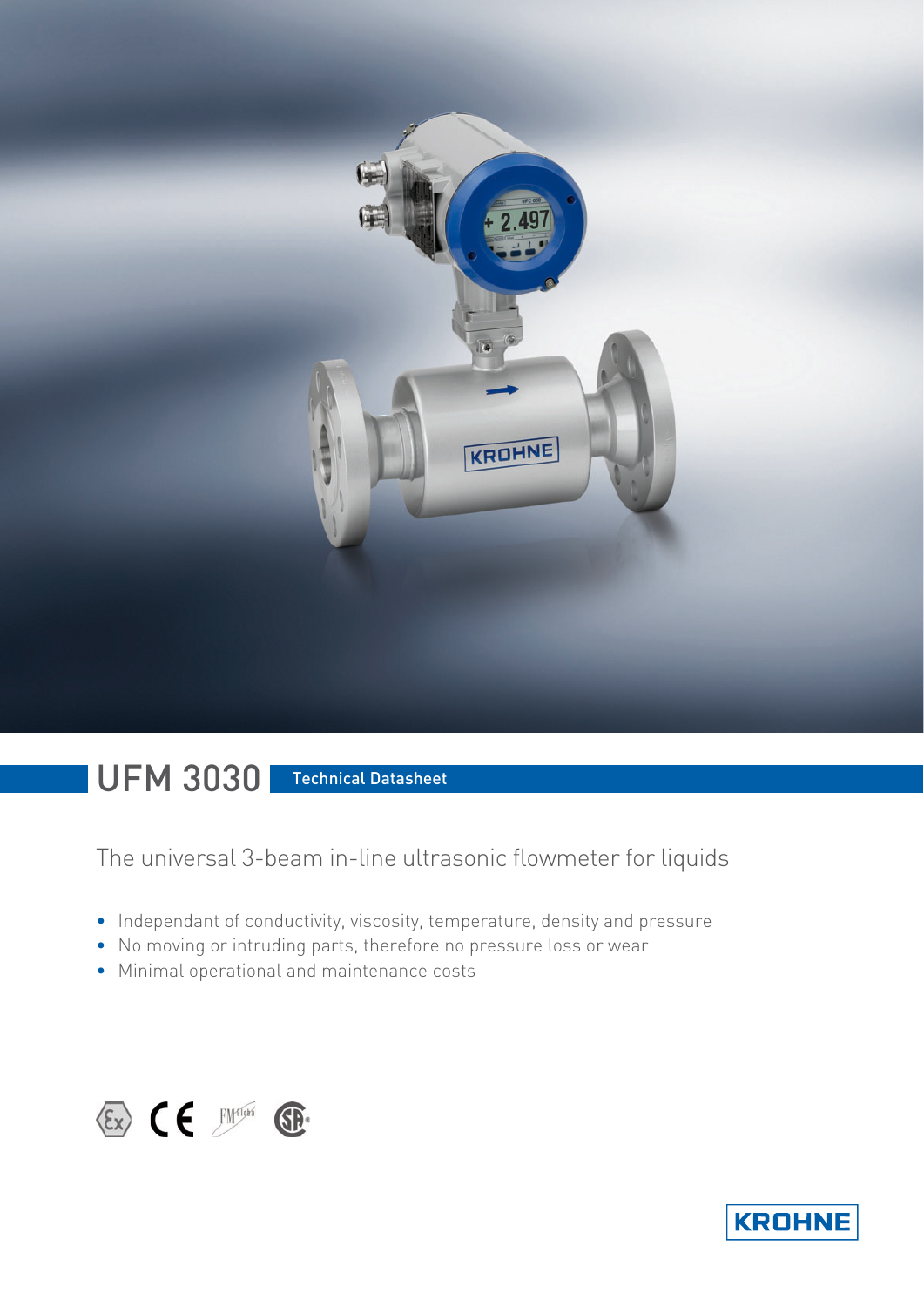# Standard solution in the process industry

UFM 3030 is a 3-beam ultrasonic flowmeter for liquids. UFM 3030 measures independent of conductivity, viscosity, temperature, density and pressure.



**1** Intelligent DSP software

<sup>2</sup> No moving parts

# **Highlights**

- Three beams generate a measurement effectively independent of flow profile
- Major performance improvement by applying innovative electronics and digital signal processing (DSP)
- Optional pressure and temperature inputs for calculation of standardised volumetric flow or mass flow according to API 2540 or customer specifics
- Over 20.000 ultrasonic flowmeters installed worldwide
- Easy to install and operate
- No moving or intruding parts, no wear, no drift, therefore no additional pressure loss
- No material build-up as unobstructed flow sensor with smooth surface finish
- No periodic re-calibration or maintenance
- Insensitive to corrosive or abrasive products
- Excellent long-term stability and reliability

# Industries

- Chemicals
- **Petrochemicals**
- Oil & Gas
- Heating, Ventilation & Air Conditioning (HVAC)
- Power Plants
- Water

# Applications

- Metering of cooling water and demineralised water
- Control of batching and blending operations
- Mass flow measurement
- Allocation measurement
- District heating
- Irrigation
- Energy measurement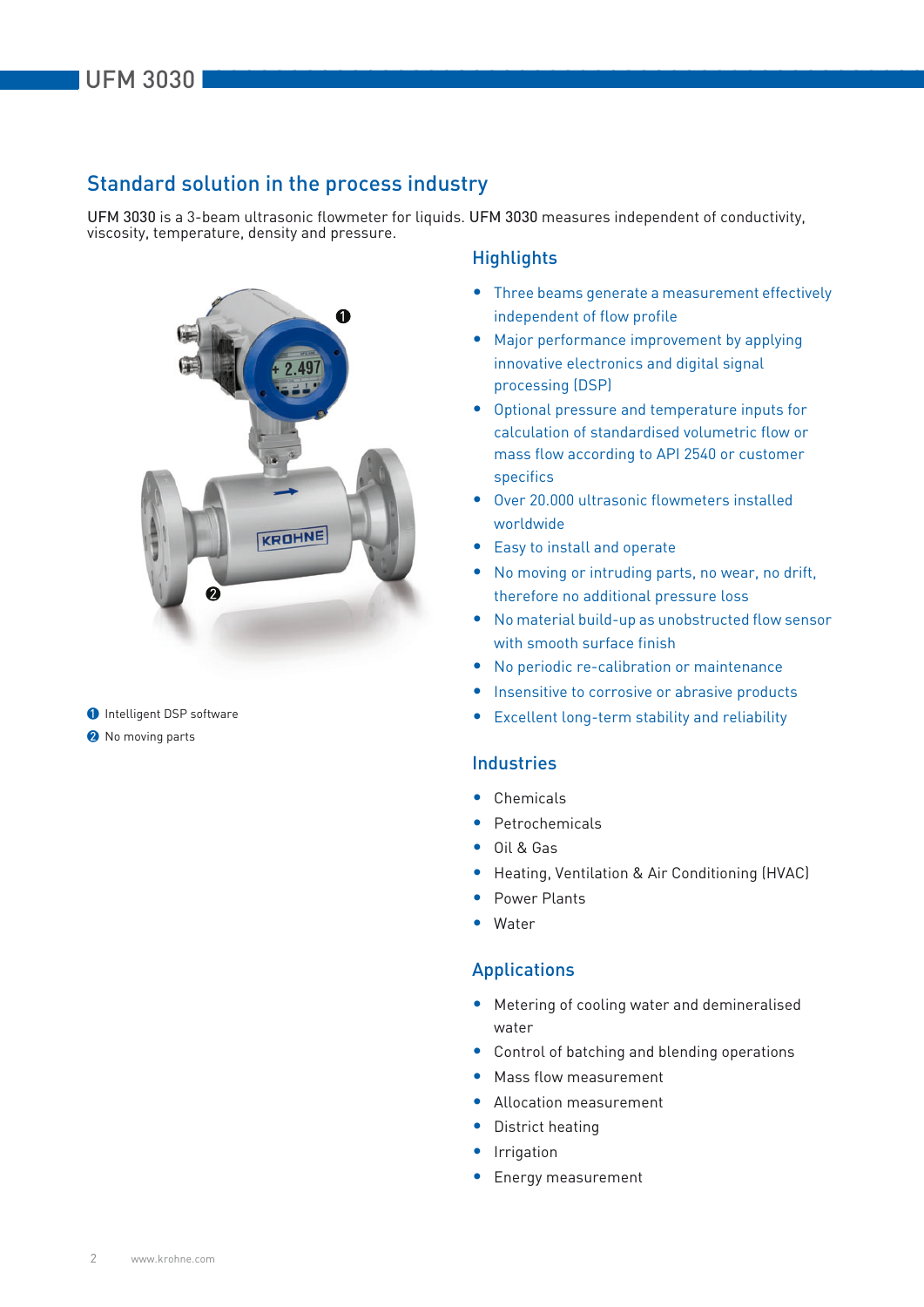# In-line Ultrasonic process flowmeter family

The UFM 3030 liquid process flowmeter consists of a UFS 3000 flow sensor and a flow converter, UFC 030. A UFS 3000 flow sensor can be build together with a UFC 030 flow converter as a compact flowmeter or can be installed separate as a field version.

### UFC 030 flow converter



1 The flowconverter is fully digital and fitted with a digital signal processor and advanced software for optimal performance

<sup>2</sup> For in-depth analysis of application and evaluation of flowmeter performance, the soundcheck interface and software is available

### Ultrasonic liquid flow sensor family



- **1** The UFS 3000, the universal ultrasonic flowsensor for liquids
- 2 For extreme high or low temperature applications from -170 up to 500 deg. C, the UFS 500 HT/LT flowsensor is available
- 3 For open channels or onsite welding in of sensors the UFS 800 C (for open channels) or OPTISONIC 800 W (weld in) are available. Depending on the pipe size the UFS 800 W can be fitted with 1, 2 or even 3 sensor pairs for optimal measurement performance
- 4 For piping that can not be drained, the UFM 800 HT (hot tap) is available. The UFM 800 HT can be fitted in 1, 2 or 3 path configuration depending on the pipe size, while the pipe remains filled and pressurized

The OPTISONIC 7060 C is a process gasflowmeter with a wide application range that can be used under harsh conditions.

The OPTISONIC 7060 C consists of a flow sensor, OPTISONIC 7000 and a flow converter UFC 060. Standard the OPTISONIC 7000 is build together with a UFC 060 as a compact flowmeter

### OPTISONIC 7060 C process gas flowmeter



- 1 The OPTISONIC 7060 C: a robust flow sensor combined with the UFC 060 flow converter, with a digital signal processor for optimal performance
- <sup>2</sup> The converter provides a range of diagnostics parameters. A software package is available for configuration, visualisation and analysis of diagnostics information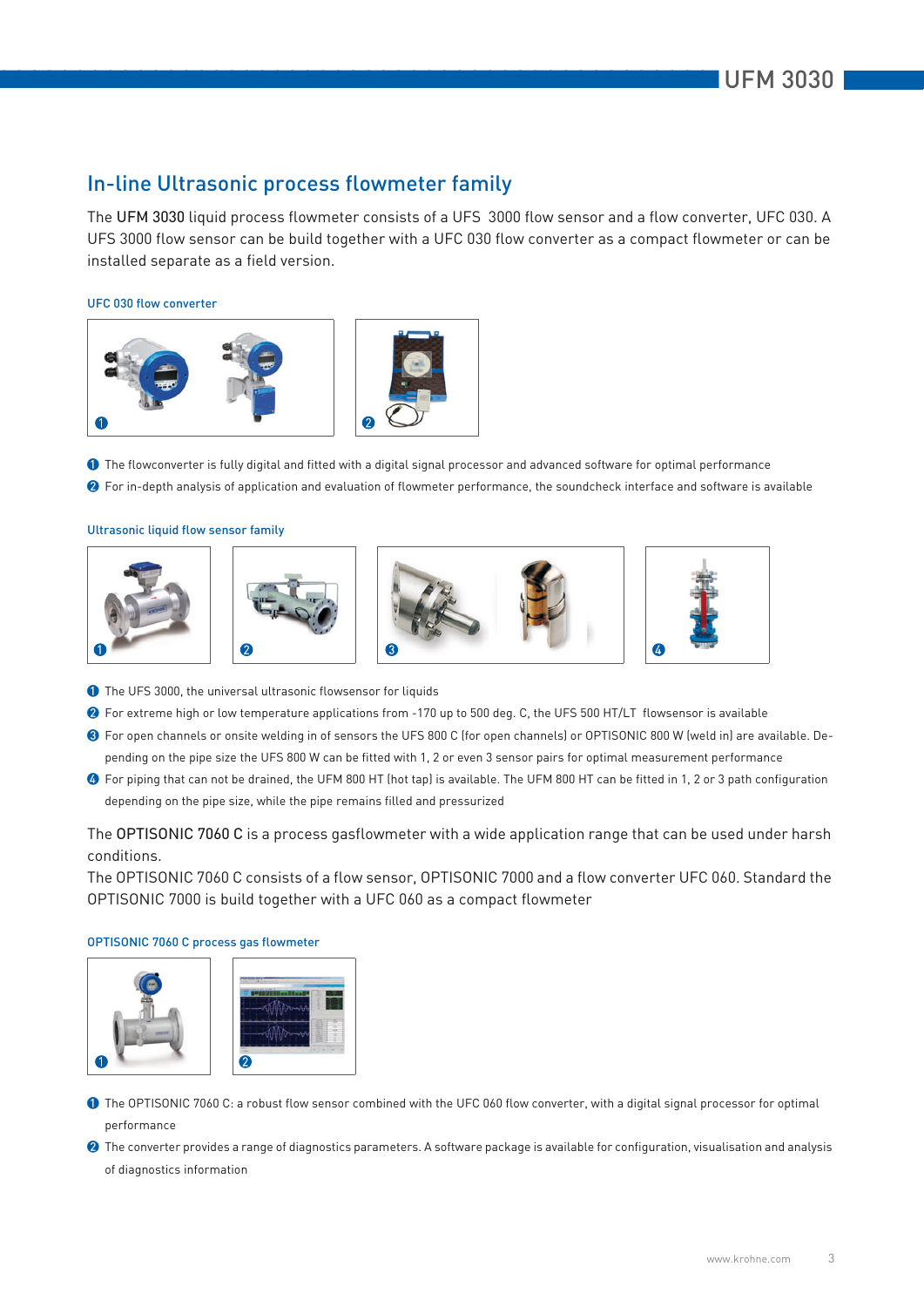# Technical data

### Versions

| UFM 3030 K (Compact version)  | UFC 030 K ultrasonic flow converter directly mounted on the UFS 3000 ultrasonic flow sensor                    |
|-------------------------------|----------------------------------------------------------------------------------------------------------------|
| UFM 3030 F (Separate version) | $\mid$ UFC 030 F ultrasonic flow converter is remotely mounted from the UFS 3000 ultrasonic flow sensor $\mid$ |

### Performance

| Measurement functionality                      | Actual volume with simple single stage batching function (standard)                     |
|------------------------------------------------|-----------------------------------------------------------------------------------------|
|                                                | Corrected or standardized volume flow rate to API 2540 or customer specified (optional) |
|                                                | Customer specified mass flow (requires customer data) (optional)                        |
|                                                | Thermal energy measurement (optional)                                                   |
| Measuring range                                | $v = 0$ to 20 m/s (0 ft/s to 66 ft/s)                                                   |
| Measuring error (under reference<br>conditions | $v = 0.5$ to 20 m/s (1.5 to 60 ft/s): < $\pm$ 0.5% of measured value                    |
|                                                | $v < 0.5$ m/s $(1.5$ ft/s $): < \pm 2.5$ mm/s $(\pm 0.1$ inch/s] of measured value      |
| Repeatability (under reference<br>conditionsl  | ± 0.2% of measured value                                                                |
| Process conditions                             | Maximum solid particle content < 5% (by volume)                                         |
|                                                | Maximum gas content < 2% (by volume)                                                    |

### Communication

| <b>HART®</b>                                                  | btandard |
|---------------------------------------------------------------|----------|
| $\sim$<br>$\cdots$<br>$\overline{\phantom{0}}$<br>Profibus PA | Optional |

# Approvals

| EEx zone 1 (ATEX)  |                                                                     |
|--------------------|---------------------------------------------------------------------|
| - UFS F 3000/F-EEx | $II$ 2 G EEx ib IIC T6 T3                                           |
| - UFC 030/F-EEx    | II 2 G EEx d [ib] IIC T6 or II 2 G EEx de [ib] II C T6              |
| - UFC 030/F/i-EEx  | Il 2 G EEx d [ia/ib] IIC T6 or II 2 G EEx de [ia/ib] II C T6        |
| - UFM 3030 K-EEx   | II 2 G EEx d [ib] IIC T6  T3 or II 2 G EEx de [ib] II C T6  T3      |
| - UFM 3030 K/i-EEx | Il 2 G EEx d [ia/ib] IIC T6 T3 or II 2 G EEx de [ia/ib] II C T6  T3 |
| <b>FM</b>          | FM Class I, Div. 1 & 2, Groups A, B, C & D                          |
|                    | FM Class II, Div. 1, Groups E, F & G and Div. 2, Groups F & G       |
|                    | FM Class III, Div. 1 & 2                                            |
| <b>CSA</b>         | CSA Class I, Div. 1 & 2, Groups A, B, C & D                         |
|                    | CSA Class II, Div. 1 & 2, Groups E, F & G                           |
|                    | CSA Class III, Div. 1                                               |
| EN 1434            | Germany: DIN EN1434:1997 + A1:2002, PTB-7.6-4016306                 |
|                    | Switzerland: SN EN1434:1997, METAS ordungs nummer 216, class 2/3    |

## Protection category

| IP 67 eq. NEMA 6 / 6P | Standard for separate and compact versions |
|-----------------------|--------------------------------------------|
| IP 65 eg. NEMA 4 / 4X | Optional for separate versions             |
| IP 68 eg. NEMA 6P     | Optional for separate versions             |
|                       | According to IEC 529 (EN 60 529).          |

| Temperature range |       | Process temp. [°C] |      | Ambient temp. [°C] |
|-------------------|-------|--------------------|------|--------------------|
|                   | min.  | max.               | min. | max.               |
| Compact           | $-25$ | 140                | -40  | 65                 |
| Separate          | $-25$ | 180                | -40  | 65                 |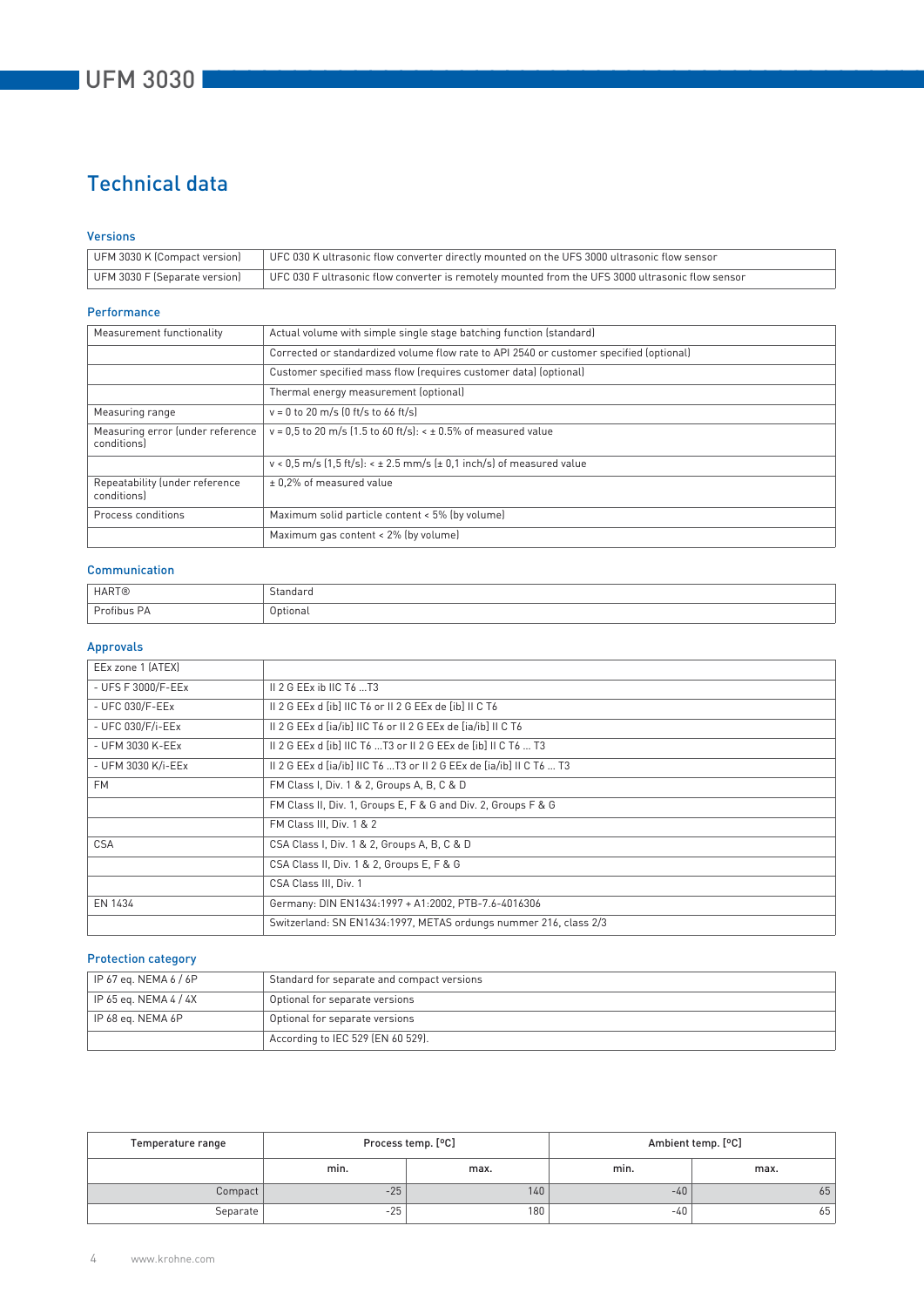| Temperature range |                                    | Process temp. [°C] |       | Ambient temp. [°C]      |  |  |  |  |  |  |  |  |  |
|-------------------|------------------------------------|--------------------|-------|-------------------------|--|--|--|--|--|--|--|--|--|
|                   | min.                               | max.               | min.  | max.                    |  |  |  |  |  |  |  |  |  |
| XT version*       | $-25$                              | 220                | $-40$ | 65                      |  |  |  |  |  |  |  |  |  |
| HT version **     | $-170$                             | 500                | -40   | 65                      |  |  |  |  |  |  |  |  |  |
|                   |                                    |                    |       | * Up to DN 150/6" only. |  |  |  |  |  |  |  |  |  |
|                   | ** special version on request only |                    |       |                         |  |  |  |  |  |  |  |  |  |

| Temperature range |        | Process temp. [°F] | Ambient temp. [°F] |                                    |  |  |  |  |
|-------------------|--------|--------------------|--------------------|------------------------------------|--|--|--|--|
|                   | min.   | max.               | min.               | max.                               |  |  |  |  |
| Compact           | $-13$  | 284                | $-40$              | 149                                |  |  |  |  |
| Separate          | $-13$  | 356                | $-40$              | 149                                |  |  |  |  |
| XT version*       | $-13$  | 428                | $-40$              | 149                                |  |  |  |  |
| HT version**      | $-274$ | 932                | -40                | 149 <sub>1</sub>                   |  |  |  |  |
|                   |        |                    |                    | * Up to DN 150/6" only.            |  |  |  |  |
|                   |        |                    |                    | ** Special version on request only |  |  |  |  |

| Nominal diameter |                          |           |              |               |              |    |                                          |                                         |                    |                      |                               |                                    |                  |                   |                                      |                    |                   |                                          |                          |                   |                                                     |                                                            |                        |                                  |                          |                          |
|------------------|--------------------------|-----------|--------------|---------------|--------------|----|------------------------------------------|-----------------------------------------|--------------------|----------------------|-------------------------------|------------------------------------|------------------|-------------------|--------------------------------------|--------------------|-------------------|------------------------------------------|--------------------------|-------------------|-----------------------------------------------------|------------------------------------------------------------|------------------------|----------------------------------|--------------------------|--------------------------|
| ASME [inch]      | $\overline{\phantom{0}}$ | -<br>-    | LO           | $\sim$        | عا<br>$\sim$ | ന  | ы                                        | 5                                       | ∽                  | $\infty$             | ⊂<br>$\overline{\phantom{0}}$ | $\sim$<br>$\overline{\phantom{0}}$ | ы                | ∽                 | $\infty$<br>$\overline{\phantom{0}}$ | ່ສ                 | ы<br>$\sim$       | $\infty$<br>$\sim$                       | $\sim$<br>່ຕ             | ╰<br>ო            | . .<br>$\circ$<br>◅                                 | $\infty$<br>$\mathbf{H}$                                   | ╰<br>LO                | ◅<br>╰                           | $\sim$<br>∼              | $\circ$<br>$\infty$      |
| DN [mm]          | က<br>$\bar{\sim}$        | $\approx$ | $\circ$<br>≺ | $\circ$<br>LO | ம<br>╰       | 80 | c<br>$\circ$<br>$\overline{\phantom{0}}$ | c<br>$\sim$<br>$\overline{\phantom{0}}$ | $\circ$<br>LO<br>- | 0<br>$\overline{20}$ | $\circ$<br>25                 | $\circ$<br>8                       | $\Box$<br>5<br>ო | 0<br>$\circ$<br>≺ | 0<br>5<br>◅                          | 0<br>$\circ$<br>LO | ⊂<br>$\circ$<br>╰ | ▭<br>$\circ$<br>$\overline{\phantom{0}}$ | ▭<br>$\circ$<br>$\infty$ | 0<br>$\circ$<br>ᡐ | 0<br>$\circ$<br>$\circ$<br>$\overline{\phantom{0}}$ | $\circ$<br>$\subset$<br>$\sim$<br>$\overline{\phantom{0}}$ | 0<br>$\circ$<br>◅<br>- | 0<br>$\mathbf{\Omega}$<br>╰<br>- | 0<br>$\circ$<br>$\infty$ | $\circ$<br>$\circ$<br> ສ |

# Nominal flange pressure

| DIN 2635 - PN 40 |                   |                                                           |  |  |  |  |   |  |                |  |  |  |
|------------------|-------------------|-----------------------------------------------------------|--|--|--|--|---|--|----------------|--|--|--|
| DIN 2634 - PN 25 |                   |                                                           |  |  |  |  |   |  |                |  |  |  |
| DIN 2633 - PN 16 |                   |                                                           |  |  |  |  |   |  |                |  |  |  |
| DIN 2632 - PN 10 |                   |                                                           |  |  |  |  |   |  |                |  |  |  |
| DIN 2631 - PN 6  |                   |                                                           |  |  |  |  |   |  |                |  |  |  |
| <b>JIS 10 K</b>  |                   |                                                           |  |  |  |  |   |  |                |  |  |  |
| <b>JIS 20 K</b>  |                   |                                                           |  |  |  |  |   |  |                |  |  |  |
|                  | <b>ASME B16.5</b> |                                                           |  |  |  |  |   |  | ASME B16.47, A |  |  |  |
| 150 lbs RF       |                   |                                                           |  |  |  |  |   |  |                |  |  |  |
| 300 lbs RF       |                   |                                                           |  |  |  |  | ٠ |  |                |  |  |  |
| 600 lbs RF/RTJ   |                   |                                                           |  |  |  |  |   |  |                |  |  |  |
| 900 lbs RF/RTJ   |                   |                                                           |  |  |  |  |   |  |                |  |  |  |
|                  |                   | Other combinations of diameter/pressure class on request. |  |  |  |  |   |  |                |  |  |  |

### Materials

| Flanges                               |  |  |  |  |  |  |  |  |  |  |  |  |  |
|---------------------------------------|--|--|--|--|--|--|--|--|--|--|--|--|--|
| - Stainless steel 1.4404 [AISI 316 L] |  |  |  |  |  |  |  |  |  |  |  |  |  |
| - Carbon steel                        |  |  |  |  |  |  |  |  |  |  |  |  |  |
| Measuring tube                        |  |  |  |  |  |  |  |  |  |  |  |  |  |
| - Stainless steel 1.4404 (AISI 316 L) |  |  |  |  |  |  |  |  |  |  |  |  |  |
| - Carbon steel                        |  |  |  |  |  |  |  |  |  |  |  |  |  |
| Housing                               |  |  |  |  |  |  |  |  |  |  |  |  |  |
| - Stainless steel 1.4404 (AISI 316 L) |  |  |  |  |  |  |  |  |  |  |  |  |  |
| - Stainless steel 1.4404 (AISI 316    |  |  |  |  |  |  |  |  |  |  |  |  |  |
| $L$ <sup>*</sup>                      |  |  |  |  |  |  |  |  |  |  |  |  |  |
| - Carbon steel                        |  |  |  |  |  |  |  |  |  |  |  |  |  |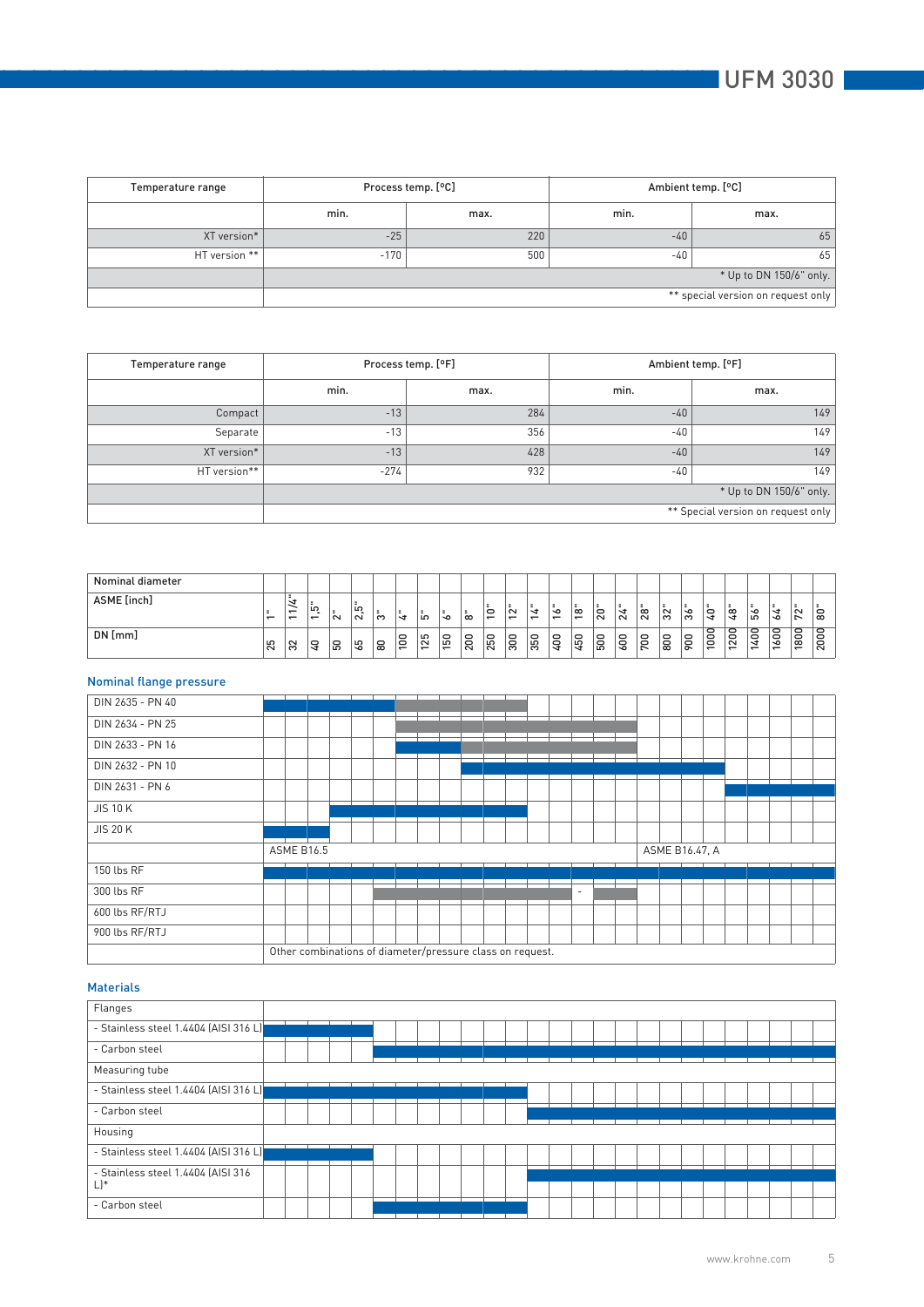| <b>Nominal diameter</b>               |                                                  |                                           |                                                 |                     |      |    |     |     |            |     |     |     |               |     |                |     |                 |                 |               |                  |      |      |                                 |      |                       |         |
|---------------------------------------|--------------------------------------------------|-------------------------------------------|-------------------------------------------------|---------------------|------|----|-----|-----|------------|-----|-----|-----|---------------|-----|----------------|-----|-----------------|-----------------|---------------|------------------|------|------|---------------------------------|------|-----------------------|---------|
| ASME [inch]                           | $\ddot{\phantom{a}}$<br>$\overline{\phantom{0}}$ | Ч<br>≒<br>$\overline{\phantom{0}}$        | ้ <sub>בُ</sub> مَا<br>$\overline{\phantom{0}}$ | $\bar{\ddot{\sim}}$ | 2,5" | ြက | ्   | j۵  | !ಒ         | ႜႝ  | ig" | 12" | $\frac{1}{2}$ | 16" | $\frac{1}{18}$ | 20" | $\overline{24}$ | $\overline{28}$ | 32"           | ిత్ <sup>.</sup> | 40"  | ဖြာ  | 56"                             | 64"  | ı =<br>$\overline{2}$ | х.<br>응 |
| DN [mm]                               | ಸಿ                                               | $\overline{3}$                            | $\mathsf{G}$                                    | 50                  | 59   | 80 | 100 | 125 | <b>150</b> | 200 | 250 | 300 | 350           | 400 | 450            | 500 | 600             | 700             | $\frac{1}{8}$ | 900              | 1000 | 1200 | 400<br>$\overline{\phantom{0}}$ | 1600 | 1800                  | 2000    |
| Connection box                        |                                                  |                                           |                                                 |                     |      |    |     |     |            |     |     |     |               |     |                |     |                 |                 |               |                  |      |      |                                 |      |                       |         |
| - Aluminum, polyurethane coated       |                                                  |                                           |                                                 |                     |      |    |     |     |            |     |     |     |               |     |                |     |                 |                 |               |                  |      |      |                                 |      |                       |         |
| - Stainless steel                     |                                                  |                                           |                                                 |                     |      |    |     |     |            |     |     |     |               |     |                |     |                 |                 |               |                  |      |      |                                 |      |                       |         |
| Transducer window                     |                                                  |                                           |                                                 |                     |      |    |     |     |            |     |     |     |               |     |                |     |                 |                 |               |                  |      |      |                                 |      |                       |         |
| - Stainless steel 1.4408 [AISI 316 L] |                                                  |                                           |                                                 |                     |      |    |     |     |            |     |     |     |               |     |                |     |                 |                 |               |                  |      |      |                                 |      |                       |         |
|                                       |                                                  | * Individual external transducer housing. |                                                 |                     |      |    |     |     |            |     |     |     |               |     |                |     |                 |                 |               |                  |      |      |                                 |      |                       |         |

# Finish

| Standard paint, silver        |  |  |                                 |  |  |  |  |  |  |  |  |  |  |  |
|-------------------------------|--|--|---------------------------------|--|--|--|--|--|--|--|--|--|--|--|
| Offshore paint system, silver |  |  |                                 |  |  |  |  |  |  |  |  |  |  |  |
|                               |  |  | Other paint systems on request. |  |  |  |  |  |  |  |  |  |  |  |

### **Calibration**

| On 2 points, with water |  |  |  |  |  |  |  |  |  |  |  |  |  |
|-------------------------|--|--|--|--|--|--|--|--|--|--|--|--|--|
|                         |  |  |  |  |  |  |  |  |  |  |  |  |  |
| to RvA<br>According     |  |  |  |  |  |  |  |  |  |  |  |  |  |

# Protection category

| IP 67 eq. NEMA 6               |  |  |                       |  |  |  |  |  |  |  |  |  |  |  |
|--------------------------------|--|--|-----------------------|--|--|--|--|--|--|--|--|--|--|--|
|                                |  |  |                       |  |  |  |  |  |  |  |  |  |  |  |
|                                |  |  |                       |  |  |  |  |  |  |  |  |  |  |  |
|                                |  |  |                       |  |  |  |  |  |  |  |  |  |  |  |
| IP 68 eq. NEMA 6P (UFS 3000 F) |  |  |                       |  |  |  |  |  |  |  |  |  |  |  |
|                                |  |  |                       |  |  |  |  |  |  |  |  |  |  |  |
|                                |  |  |                       |  |  |  |  |  |  |  |  |  |  |  |
|                                |  |  |                       |  |  |  |  |  |  |  |  |  |  |  |
|                                |  |  | According to IEC 529. |  |  |  |  |  |  |  |  |  |  |  |
|                                |  |  |                       |  |  |  |  |  |  |  |  |  |  |  |

### Sensor cable

| Connection        |                             |  |  |  |  |  |  |  |  |  |  |  |  |
|-------------------|-----------------------------|--|--|--|--|--|--|--|--|--|--|--|--|
| $-M20 \times 1,5$ |                             |  |  |  |  |  |  |  |  |  |  |  |  |
| $-1/2$ " NPT      |                             |  |  |  |  |  |  |  |  |  |  |  |  |
| $-$ PF 1/2        |                             |  |  |  |  |  |  |  |  |  |  |  |  |
| Cable length      |                             |  |  |  |  |  |  |  |  |  |  |  |  |
| $-5$ m / 15 ft    |                             |  |  |  |  |  |  |  |  |  |  |  |  |
| $-10$ m $/30$ ft  |                             |  |  |  |  |  |  |  |  |  |  |  |  |
| $-15$ m / 45 ft   |                             |  |  |  |  |  |  |  |  |  |  |  |  |
| $-20$ m / 60 ft   |                             |  |  |  |  |  |  |  |  |  |  |  |  |
| - 25 m / 75 ft    |                             |  |  |  |  |  |  |  |  |  |  |  |  |
| $-30$ m / 90 ft   |                             |  |  |  |  |  |  |  |  |  |  |  |  |
|                   | For separate versions only. |  |  |  |  |  |  |  |  |  |  |  |  |

 $\blacksquare$  standard  $\blacksquare$  optional  $\Box$  on request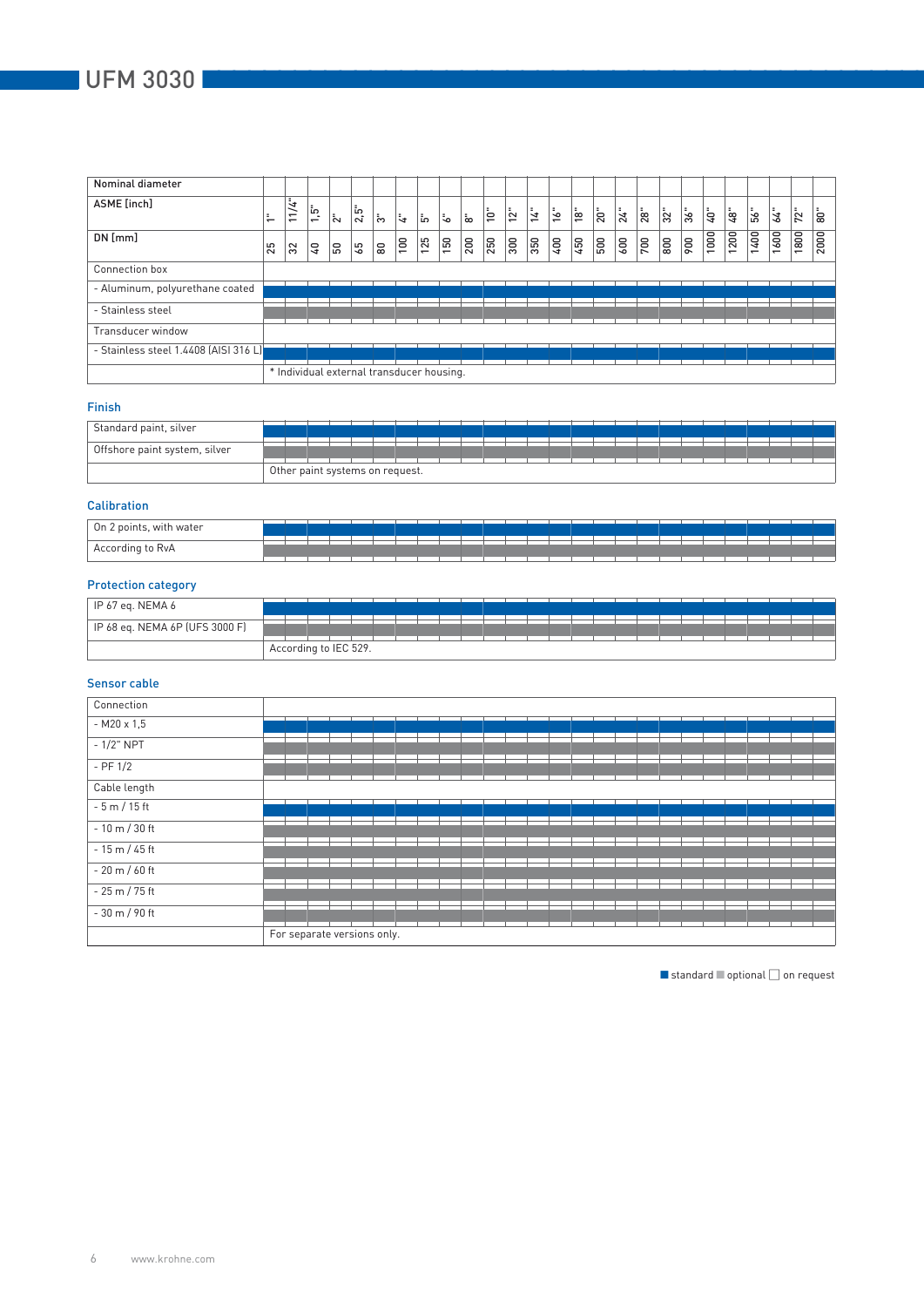# UFC 030 converter

### Applied materials

| Converter housing                |          |
|----------------------------------|----------|
| - Die-cast aluminum              | Standard |
| - Stainless steel 316 L (1.4404) | Option   |

### Finish

| Standard paint, silver        | Standard                |
|-------------------------------|-------------------------|
| Offshore paint system, silver | Option                  |
|                               | Other paints on request |

# Protection category

| . NEMA 6<br>ID<br>ea.<br>$\cdot$ IP 6/ c. | $\sim$<br>btandard             |
|-------------------------------------------|--------------------------------|
|                                           | $\sim$ IEC 520<br>$+ -$<br>JZ. |

### Functionality

| Continuous measurement of actual<br>volume flow rate and actual<br>volume total    | Standard |
|------------------------------------------------------------------------------------|----------|
| HART <sup>®</sup> communication                                                    | Standard |
| Flow direction (forward or reverse)                                                | Standard |
| Velocity of Sound (VOS)                                                            | Standard |
| Signal strength                                                                    | Standard |
| Self diagnostics                                                                   | Standard |
| Simple single stage batching                                                       | Standard |
| Corrected or standardized volume<br>flow rate to API 2540 or customer<br>specified | Option   |
| Customer specified mass flow<br>(requires customer data)                           | Option   |
| Profibus PA                                                                        | Option   |
| Thermal energy measurement                                                         | Option   |

### Local display

| Operation   |          | With cover removed, all display operations incl. changing<br>settings and parameters can be done using the push<br>buttons. With cover in place the measured values and<br>(error) messages can be viewed. Error resetting is still<br>possible; in this case only with the help of an hand-held<br>bar magnet. |
|-------------|----------|-----------------------------------------------------------------------------------------------------------------------------------------------------------------------------------------------------------------------------------------------------------------------------------------------------------------|
| 3-field LCD |          | The converter has a backlit local display with 3 push<br>buttons. 1st line 8 character 7 segment alphanumeric<br>display and symbols for key acknowledgement 2nd line 10<br>character, 14 segment text display 3rd line 5 markers to<br>identify display in measuring mode                                      |
| Parameters  | Standard | Actual volume flow rate in m3, barrels, liters, US gallons<br>or user defined volume unit per hour, minute, second, or<br>user defined time unit                                                                                                                                                                |
|             | Standard | Actual volume total in m3, barrels, liters, US gallons or<br>user defined volume unit (positive, negative, and sum<br>totals), minimum 1 year overflow time                                                                                                                                                     |
|             | Option   | Velocity of sound in m/s or ft/s                                                                                                                                                                                                                                                                                |
|             | Option   | Errors (flashing display and error code)                                                                                                                                                                                                                                                                        |
|             | Option   | Signal strength (in dB)                                                                                                                                                                                                                                                                                         |
|             | Standard | Corrected standard volume flow rate in m3, barrels, liters,<br>US Gallons or user defined volume unit per hour, minute,<br>second or user-defined time unit                                                                                                                                                     |
|             | Option   | Calculated mass flow rate in user defined mass unit                                                                                                                                                                                                                                                             |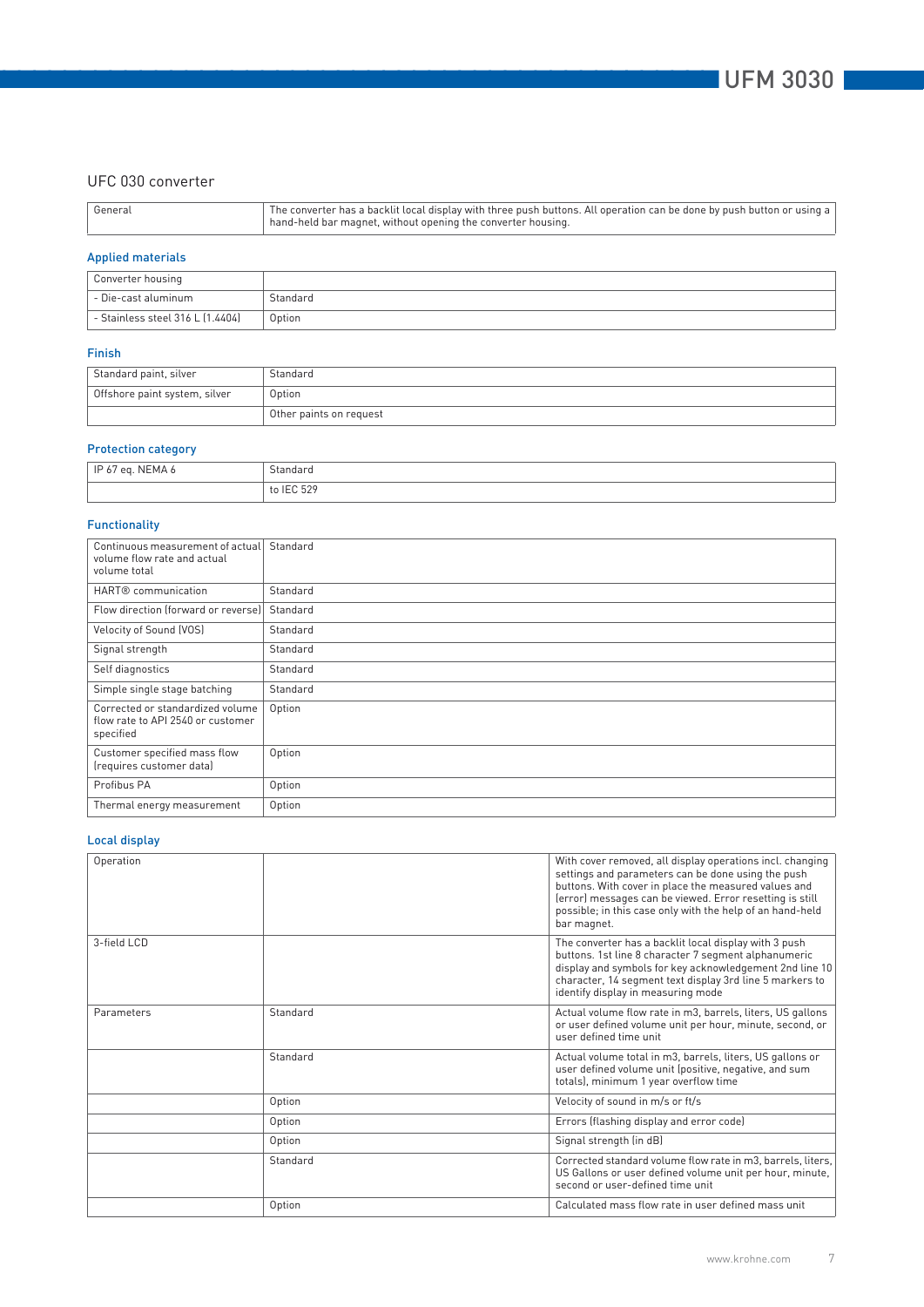|           | Option   | Corrected standard volume total in m3, barrels, liters, US<br>Gallons or user defined corrected volume unit, minimum 1<br>year overflow time |
|-----------|----------|----------------------------------------------------------------------------------------------------------------------------------------------|
|           | Option   | Calculated mass total in user defined unit, minimum 1<br>year overflow time                                                                  |
|           | Option   | Analog input in °C, °F, bar or psig                                                                                                          |
|           | Option   | Thermal power                                                                                                                                |
|           | Option   | Thermal energy totalized                                                                                                                     |
| Languages |          |                                                                                                                                              |
| - English | Standard |                                                                                                                                              |
| - German  | Standard |                                                                                                                                              |
| - French  | Standard |                                                                                                                                              |

### Galvanic isolation

| Standard | All inputs and outputs are galvanically isolated from the power supply, but not from each other |
|----------|-------------------------------------------------------------------------------------------------|
| Optional | Namur NE 43, pulse/status outputs and analog 4-20 mA output fully galvanicallty separated       |

### Time-constant

|  | 0.02599 seconds (programmable in increments of 0.01; 0.1 and 1.0 seconds) |
|--|---------------------------------------------------------------------------|
|--|---------------------------------------------------------------------------|

### Low-flow cut-off

| cut-off active value                | 100<br>programmable in increments of 1%<br>. |
|-------------------------------------|----------------------------------------------|
| . cut-ott<br>t deactive value.<br>. | 220%                                         |

### Power supply

| Mains supply 100240 V AC (4863) Standard<br>Hz) +10% / -15%               |              |
|---------------------------------------------------------------------------|--------------|
| Low voltage supply 24 V (AC or DC), Option<br>AC: -10% / +15%. DC: 1835 V |              |
| Power consumption                                                         | 10 VA / 10 W |

### Cable connection

| M20 x 1.5   | Standard                             |
|-------------|--------------------------------------|
| $1/2$ " NPT | Option                               |
| PF 1/2      | Option                               |
|             | (for power supply and signal cables) |

### Current output

| Function   | Standard | Continuous measurement of actual volume flow rate                                      |                                              |  |  |
|------------|----------|----------------------------------------------------------------------------------------|----------------------------------------------|--|--|
|            | Standard | Flow direction indication (forward or reverse)                                         |                                              |  |  |
|            | Standard | Velocity of Sound (VOS)                                                                |                                              |  |  |
|            | Standard | Transducer signal gain (dB)                                                            |                                              |  |  |
|            | Option   | Corrected or standardized volume flow rate to API 2540 or customer specified           |                                              |  |  |
|            | Option   | Corrected or standardized volume flow rate to API 2540 or customer specified           |                                              |  |  |
| Settings   |          | 016 mA programmable in increments of 1 mA<br>for $Q = 0\%$<br>[Limit 2022 mA]          |                                              |  |  |
|            |          | for $Q=100\%$<br>$420$ mA                                                              |                                              |  |  |
| Connection |          | using internal power supply 24 V DC, load $\leq 680$<br>Active mode<br>0 <sub>hm</sub> |                                              |  |  |
|            |          | Passive mode                                                                           | external voltage 18  24 V DC, load ≤ 680 Ohm |  |  |

### Pulse output

| Function | Pulse output                                                                                                                                  |
|----------|-----------------------------------------------------------------------------------------------------------------------------------------------|
|          | Pulse per volumetric unit (m3, barrels, liters, US gallons or user defined volume unit per hour,<br>minute, second or user defined time unit) |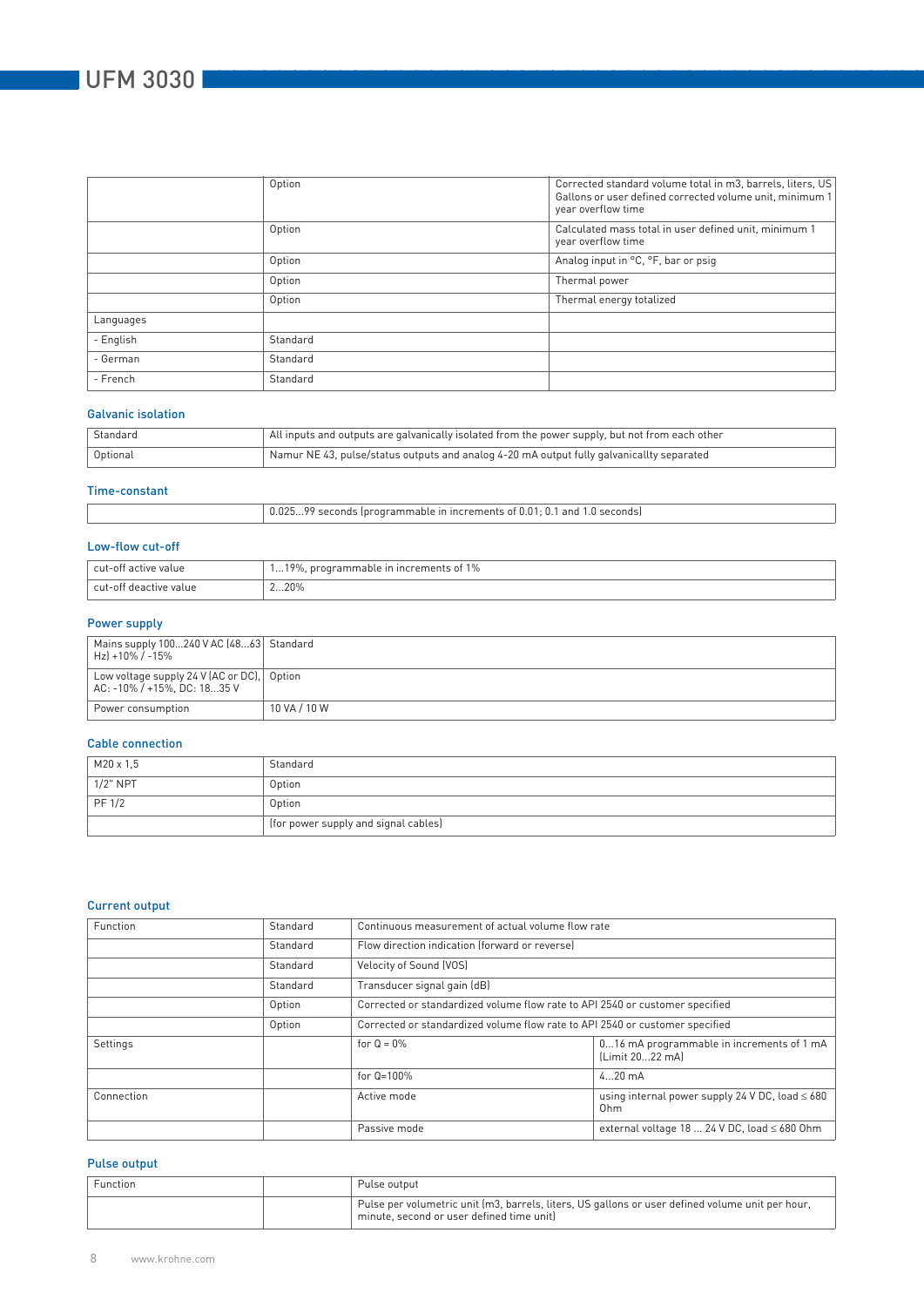|            | Standard | Actual volume                                                                                                                                   |  |  |
|------------|----------|-------------------------------------------------------------------------------------------------------------------------------------------------|--|--|
|            | Option   | Corrected or standardized volume to API 2540 or customer specified                                                                              |  |  |
|            | Option   | Customer specified mass (requires customer specific density input)                                                                              |  |  |
|            | Option   | Thermal energy measurement                                                                                                                      |  |  |
|            |          | Frequency output                                                                                                                                |  |  |
|            |          | Pulse rate                                                                                                                                      |  |  |
|            | Standard | Continuous measurement of actual volume flow rate                                                                                               |  |  |
|            | Standard | Velocity Of Sound (VOS)                                                                                                                         |  |  |
|            | Standard | Transducer signal gain (dB)                                                                                                                     |  |  |
|            | Standard | Pressure or temperature indication based on analog input (1) or (2)                                                                             |  |  |
|            | Option   | Corrected or standardized volume flow rate to API 2540 or customer specified                                                                    |  |  |
|            | Option   | Customer specified mass flow (requires customer specific density input)                                                                         |  |  |
|            |          | Status output                                                                                                                                   |  |  |
|            | Standard | Diagnostics alarm path errors, totalizer overrun, all errors, analog input                                                                      |  |  |
|            | Standard | Flow direction indication (forward or reverse)                                                                                                  |  |  |
|            | Standard | Batch volume reached                                                                                                                            |  |  |
|            | Standard | Alarm trip point (high and low) based on actual volume flow rate                                                                                |  |  |
| Settings   |          | Pulse/unit (max. 2000 Hz) (example 1000<br>Pulse output<br>pulses/barrel) pulse duty cycle 25, 50, 100, 200,<br>or 500 ms for frequency < 10 Hz |  |  |
|            |          | 02000 Hz (example Q0% - 0 Hz, Q100% - 1000<br>Frequency output<br>Hz) at 100% of scale value, max. frequency = 2<br>kHz                         |  |  |
|            |          | On or Off<br>Status output                                                                                                                      |  |  |
| Connection |          | Pulse, frequency and status output                                                                                                              |  |  |
|            |          | Active<br>Connection to electronic counters using internal<br>power supply 24 V DC / I ≤ 50 mA                                                  |  |  |
|            |          | Connection to electronic (EC) or<br>Passive<br>electromechanical counters (EMC) external<br>voltage 1932 VDC / I ≤ 150 mA                       |  |  |

### Analog input

| Function   | Option   | Corrected volume version: inputs to connect temperature and pressure signals for the corrected<br>standard volume, acc. to API 2540, user defined volume or mass flow |                                                                                          |  |
|------------|----------|-----------------------------------------------------------------------------------------------------------------------------------------------------------------------|------------------------------------------------------------------------------------------|--|
| Setting    | Standard | Input A1                                                                                                                                                              | For volume correction, unit °Celsius or<br>°Fahrenheit                                   |  |
|            |          |                                                                                                                                                                       | Temperature for 420 mA, max. temperature<br>range -50150°C (-58302°F)                    |  |
|            | Option   | Input A2                                                                                                                                                              | For volume correction (pressure), unit bar or psi                                        |  |
|            |          |                                                                                                                                                                       | Pressure for 420 mA, max. pressure range 100<br>Bar (1450 psi)                           |  |
| Connection |          | Input A1                                                                                                                                                              | 420 mA for temperature sensor                                                            |  |
|            |          |                                                                                                                                                                       | Active (using UFC 030 24 V DC power) or passive,<br>Load 58 Ohm                          |  |
|            |          | Input A2                                                                                                                                                              | 420 mA for pressure                                                                      |  |
|            |          |                                                                                                                                                                       | Active (using UFC 030 24 V DC power) or passive.<br>Load 58 Ohm                          |  |
|            | Option   | temperature difference to calculate thermal energy                                                                                                                    | Thermal energy measurement: inputs to connect two temperature sensors for measurement of |  |
| Setting    | Standard | Input A1                                                                                                                                                              | For heat measurement (temperature), unit °C or<br>$\circ$ F                              |  |
|            |          |                                                                                                                                                                       | Temperature for 420 mA, max. temperature<br>range -50150°C (-58302°F)                    |  |
|            | Standard | Input A2                                                                                                                                                              | For heat measurement (temperature), unit °C or<br>$^{\circ}$ F                           |  |
|            |          |                                                                                                                                                                       | Temperature for 420 mA, max. temperature<br>range -50150°C (-58302°F)                    |  |
| Connection |          | Input A1                                                                                                                                                              | 420 mA for temperature sensor                                                            |  |
|            |          |                                                                                                                                                                       | Active (using UFC 030 24 V DC power) or passive.<br>Load 58 Ohm                          |  |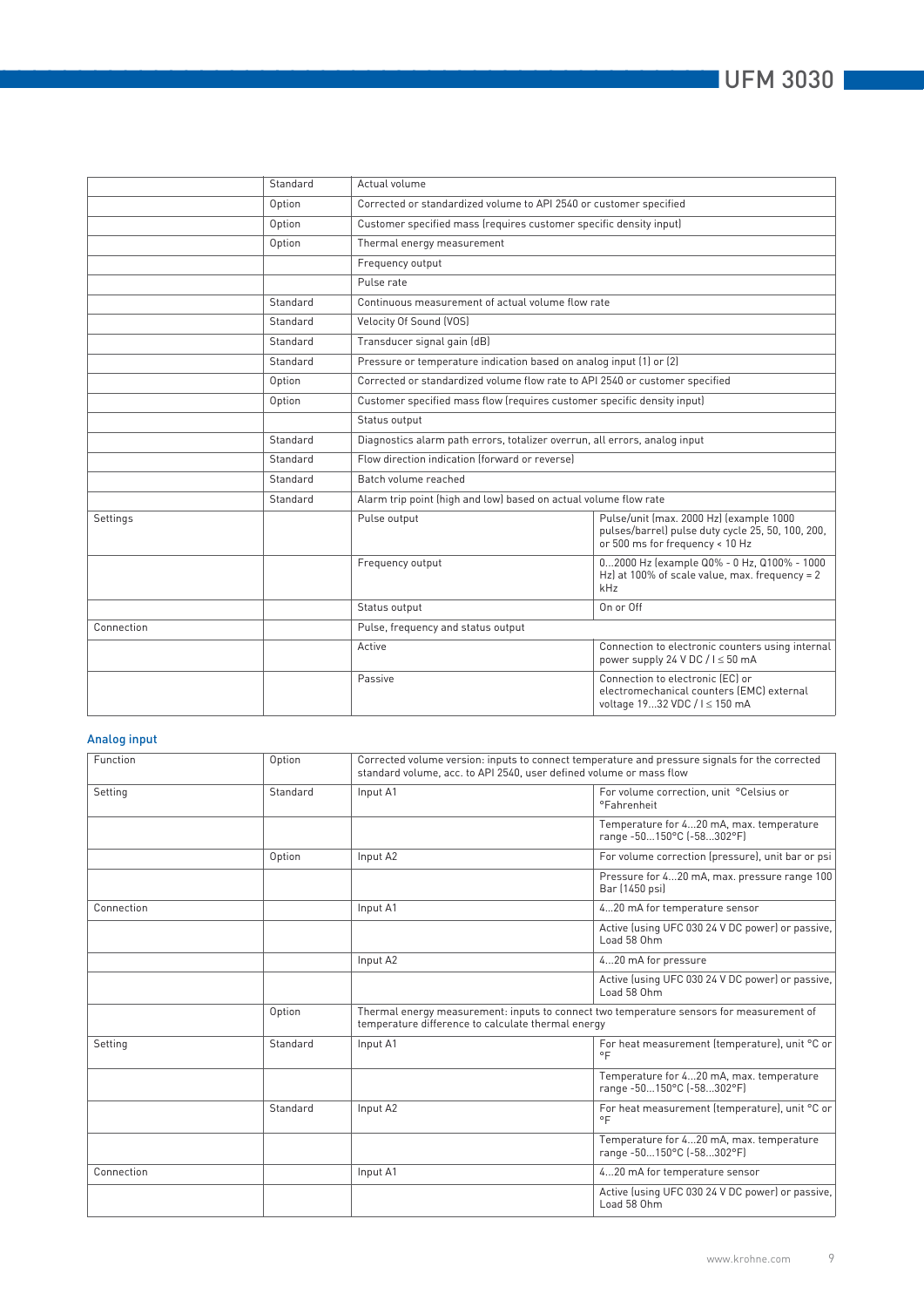# **UFM 3030**

|  | Input A2 | 420 mA for temperature                                          |
|--|----------|-----------------------------------------------------------------|
|  |          | Active (using UFC 030 24 V DC power) or passive,<br>Load 58 Ohm |

### Control input

| Function   | Option | Reset totalizer                                                              |                       |  |
|------------|--------|------------------------------------------------------------------------------|-----------------------|--|
|            | Option | Acknowledge errors                                                           |                       |  |
|            | Option | Force outputs to zero                                                        |                       |  |
|            | Option | Initiate batch (see operating instructions for description of this function) |                       |  |
| Setting    |        | On or Off                                                                    |                       |  |
| Connection |        | Input voltage (Uin)                                                          | Low: $Un < 5 V$ (off) |  |
|            |        |                                                                              | High: Uin > 15 V (on) |  |
|            |        |                                                                              | $Max.:$ Uin = 32 V    |  |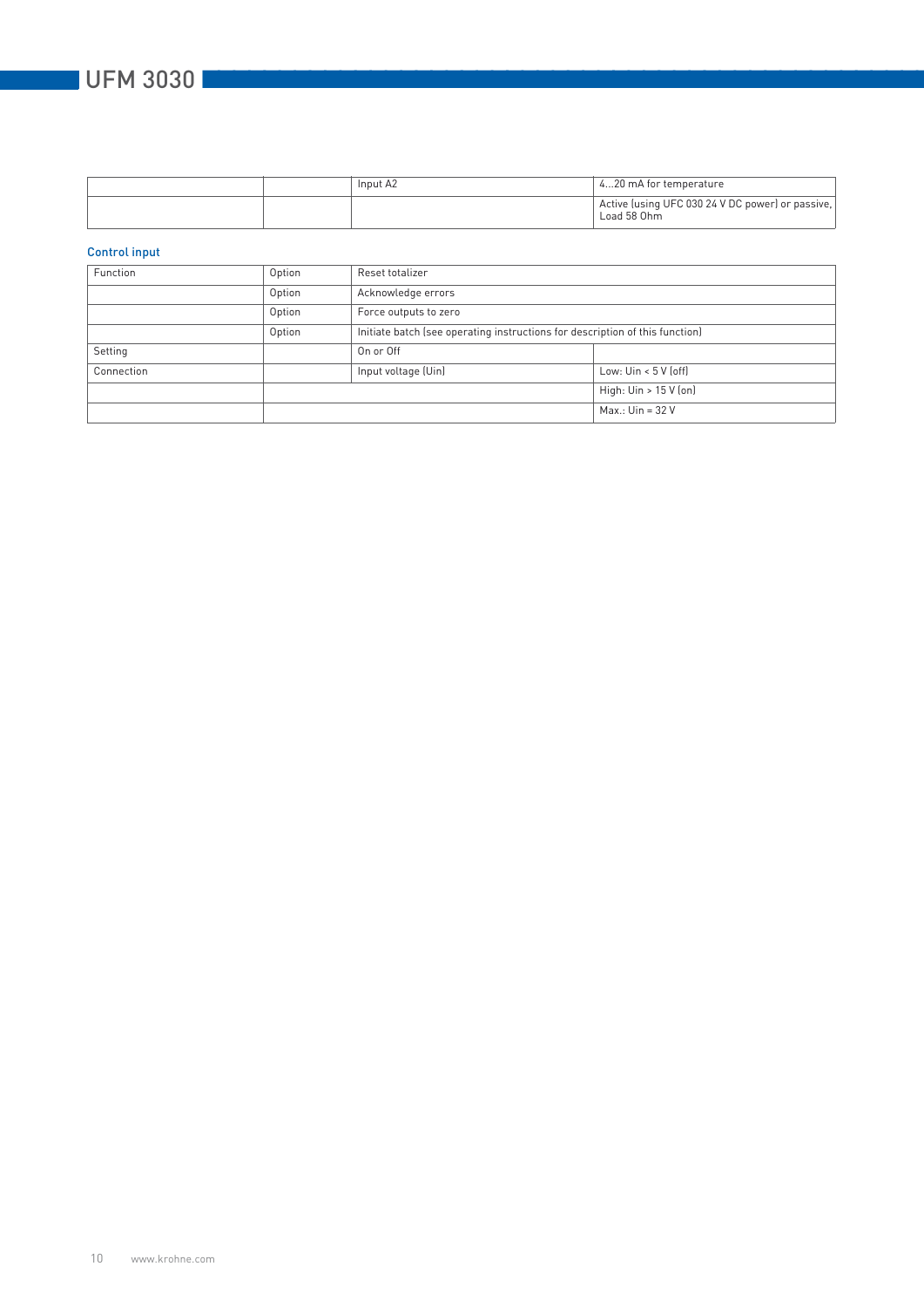# Dimensions and weights





| Nominal size | Dimensions [mm] |  |  |       | Approx. weight |
|--------------|-----------------|--|--|-------|----------------|
| DN           |                 |  |  | T 030 | [kg]*          |

### ASME 150 lbs

| 1"       | 250                                                            | 206 | 146 | 331 | 6,5   |
|----------|----------------------------------------------------------------|-----|-----|-----|-------|
| 11/4"    | 260                                                            | 206 | 152 | 337 | 7,5   |
| $11/2$ " | 270                                                            | 206 | 157 | 342 | 8,5   |
| 2"       | 300                                                            | 206 | 183 | 368 | 12,5  |
| 21/2"    | 300                                                            | 206 | 196 | 381 | 16,5  |
| 3"       | 350                                                            | 206 | 234 | 419 | 17,5  |
| $4"$     | 350                                                            | 206 | 266 | 451 | 23,5  |
| 5"       | 350                                                            | 206 | 290 | 475 | 27,5  |
| 6"       | 400                                                            | 206 | 317 | 502 | 35,5  |
| 8"       | 400                                                            | 206 | 395 | 580 | 66,5  |
| 10"      | 500                                                            | 206 | 451 | 636 | 74,5  |
| 12"      | 500                                                            | 206 | 514 | 699 | 104,5 |
| 14"      | 700                                                            | 206 | 554 | 739 | 119,5 |
| 16"      | 800                                                            | 206 | 612 | 797 | 158,5 |
| 18"      | 800                                                            | 206 | 656 | 841 | 175,5 |
| 20"      | 800                                                            | 206 | 713 | 898 | 210,5 |
|          | Inner diameters based on schedule standard.                    |     |     |     |       |
|          | *Approx. weight of flow sensor in separate (F) version.        |     |     |     |       |
|          | For compact (K) version: add 1,8 kg (4,0 lbs).                 |     |     |     |       |
|          | Weight of converter in separate (F) version: 3,5 kg (7,7 lbs). |     |     |     |       |

### ASME 300 lbs

| $A$ <sub>11</sub> | 250 | 206 | 155 | 340 | 7,5  |
|-------------------|-----|-----|-----|-----|------|
| 1/4"              | 260 | 206 | 160 | 345 | 8,5  |
| 11/2"             | 270 | 206 | 170 | 355 | 10,5 |
| $\sim$            | 300 | 206 | 189 | 374 | 14,5 |
| 21/2"             | 350 | 206 | 202 | 387 | 18,5 |
| יירי<br>◡         | 350 | 206 | 244 | 429 | 21,5 |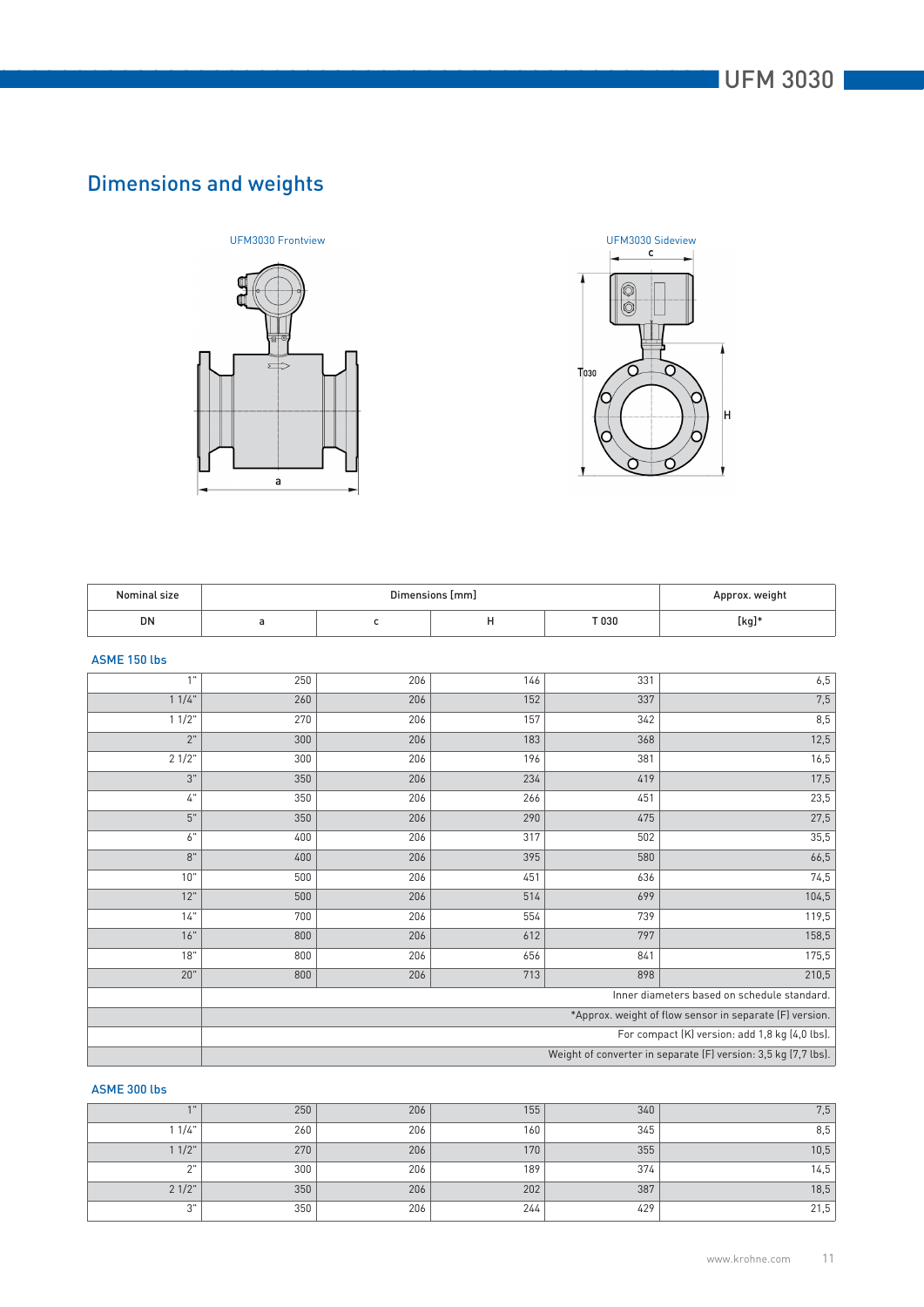| Nominal size | Dimensions [mm]                                         |                                                                |     |       | Approx. weight |  |  |
|--------------|---------------------------------------------------------|----------------------------------------------------------------|-----|-------|----------------|--|--|
| DN           |                                                         |                                                                | н   | T 030 | $[kg]*$        |  |  |
| 4"           | 400                                                     | 206                                                            | 279 | 464   | 32,5           |  |  |
| 5"           | 400                                                     | 206                                                            | 303 | 488   | 41,5           |  |  |
| 6"           | 450                                                     | 206                                                            | 336 | 521   | 53,5           |  |  |
|              | Inner diameters based on schedule standard.             |                                                                |     |       |                |  |  |
|              | *Approx. weight of flow sensor in separate (F) version. |                                                                |     |       |                |  |  |
|              | For compact (K) version: add 1,8 kg (4,0 lbs).          |                                                                |     |       |                |  |  |
|              |                                                         | Weight of converter in separate (F) version: 3,5 kg (7,7 lbs). |     |       |                |  |  |

| <b>DIN</b> |                                                         |     |     |     |                                                                |
|------------|---------------------------------------------------------|-----|-----|-----|----------------------------------------------------------------|
| 25         | 250                                                     | 206 | 150 | 335 | 6,5                                                            |
| 32         | 260                                                     | 206 | 162 | 347 | 8,5                                                            |
| 40         | 270                                                     | 206 | 167 | 352 | 9,5                                                            |
| 50         | 300                                                     | 206 | 190 | 375 | 12,5                                                           |
| 65         | 300                                                     | 206 | 200 | 385 | 15,5                                                           |
| 80         | 300                                                     | 206 | 239 | 424 | 16,5                                                           |
| 100        | 350                                                     | 206 | 262 | 447 | 18,5                                                           |
| 125        | 350                                                     | 206 | 288 | 473 | 22,5                                                           |
| 150        | 350                                                     | 206 | 320 | 505 | 27,5                                                           |
| 200        | 400                                                     | 206 | 394 | 579 | 50,5                                                           |
| 250        | 400                                                     | 206 | 445 | 630 | 60,5                                                           |
| 300        | 500                                                     | 206 | 495 | 680 | 75,5                                                           |
| 350        | 500                                                     | 206 | 540 | 725 | 68,5                                                           |
| 400        | 600                                                     | 206 | 595 | 780 | 89,5                                                           |
| 500        | 600                                                     | 206 | 697 | 882 | 117,5                                                          |
|            |                                                         |     |     |     | Inner diameters based on schedule standard.                    |
|            | *Approx. weight of flow sensor in separate (F) version. |     |     |     |                                                                |
|            | For compact (K) version: add 1,8 kg (4,0 lbs).          |     |     |     |                                                                |
|            |                                                         |     |     |     | Weight of converter in separate (F) version: 3,5 kg (7,7 lbs). |

| Calculations are based on using spiral wound gaskets |                     |                                            |                |                 |                 |                 |  |  |  |
|------------------------------------------------------|---------------------|--------------------------------------------|----------------|-----------------|-----------------|-----------------|--|--|--|
| Nominal<br>diameter                                  | Nominal<br>pressure | Standard material<br>Design pressure (bar) |                |                 |                 |                 |  |  |  |
| [inch]                                               | [lbs]               | Tube                                       | $20^{\circ}$ C | $140^{\circ}$ C | $180^{\circ}$ C | $220^{\circ}$ C |  |  |  |

### Design pressure ASME 150 lbs

| 1"       | 150 | SS 316 L     | SS 316 L      | 19,7 | 16,2 | 14.7 | 13,2 |
|----------|-----|--------------|---------------|------|------|------|------|
| 11/4"    | 150 | SS 316 L     | SS 316 L      | 19,7 | 16,2 | 14,7 | 13,2 |
| $11/2$ " | 150 | SS 316 L     | SS 316 L      | 19,7 | 16,2 | 14,7 | 13,2 |
| 2"       | 150 | SS 316 L     | SS 316 L      | 19,7 | 16,2 | 14,7 | 13,2 |
| 21/2"    | 150 | SS 316 L     | SS 316 L      | 19,7 | 16,2 | 14,7 | 13,2 |
| 3"       | 150 | SS 316 L     | Carbon steel* | 19,7 | 16,2 | 14,7 | 13,2 |
| 4"       | 150 | SS 316 L     | Carbon steel* | 19,7 | 16,2 | 14,7 | 13,2 |
| 5"       | 150 | SS 316 L     | Carbon steel* | 19,7 | 16,2 | 14,7 | 13,2 |
| 6"       | 150 | SS 316 L     | Carbon steel* | 19,7 | 16,2 | 14.7 | 13,2 |
| 8"       | 150 | SS 316 L     | Carbon steel* | 19,7 | 16,2 | 14,7 |      |
| 10"      | 150 | SS 316 L     | Carbon steel* | 19,7 | 16,2 | 14.7 |      |
| 12"      | 150 | SS 316 L     | Carbon steel* | 19,7 | 16,2 | 14,7 |      |
| 14"      | 150 | Carbon steel | Carbon steel* | 19,7 | 16,2 | 14,7 |      |
| 16"      | 150 | Carbon steel | Carbon steel* | 19,7 | 16,2 | 14,7 |      |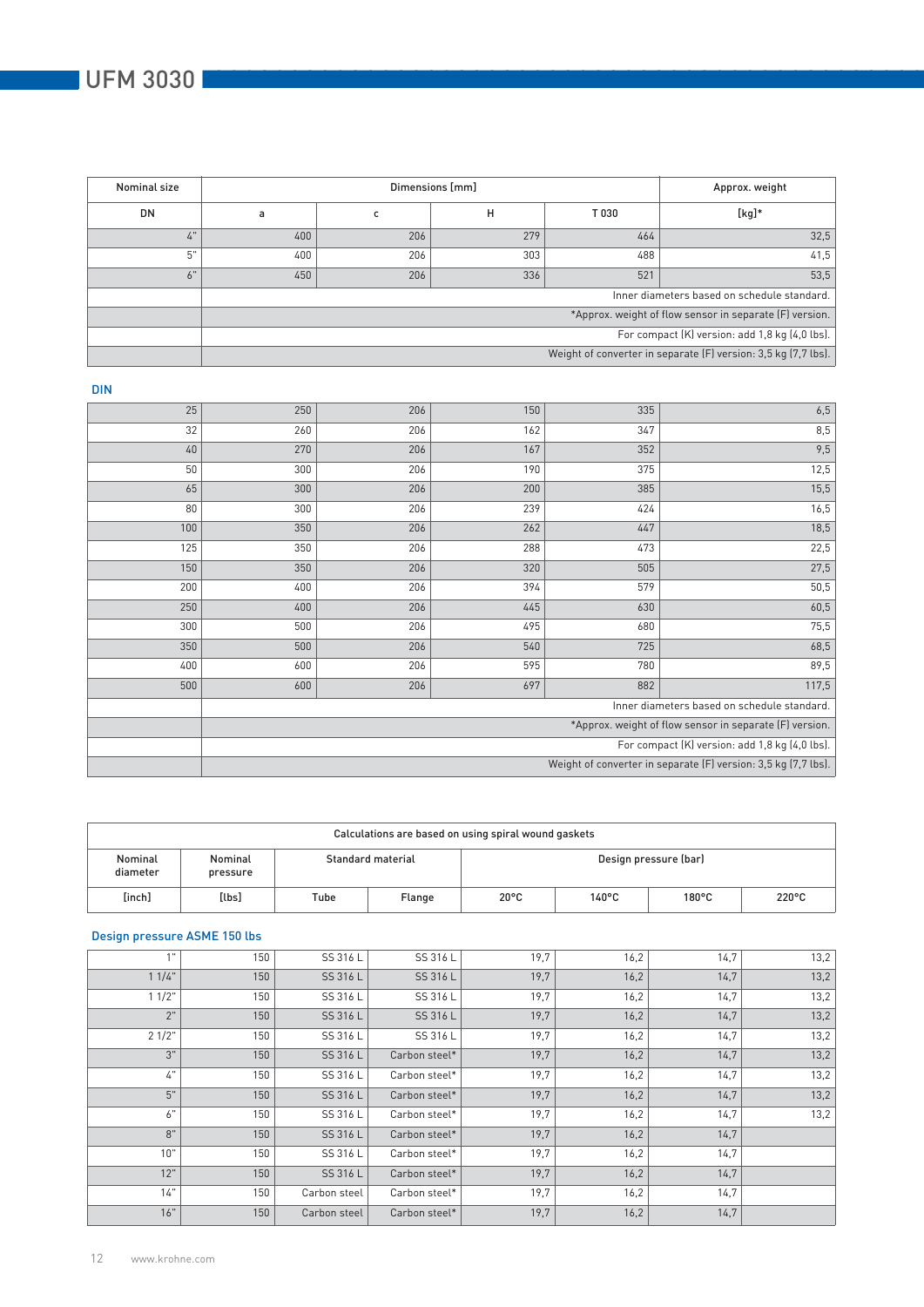|                     | Calculations are based on using spiral wound gaskets |                                                                                                   |               |                                                                                  |                 |                 |                 |  |  |  |  |
|---------------------|------------------------------------------------------|---------------------------------------------------------------------------------------------------|---------------|----------------------------------------------------------------------------------|-----------------|-----------------|-----------------|--|--|--|--|
| Nominal<br>diameter | Nominal<br>pressure                                  | Design pressure (bar)<br>Standard material                                                        |               |                                                                                  |                 |                 |                 |  |  |  |  |
| [inch]              | $[l$ bs $]$                                          | Tube                                                                                              | Flange        | $20^{\circ}$ C                                                                   | $140^{\circ}$ C | $180^{\circ}$ C | $220^{\circ}$ C |  |  |  |  |
| 18"                 | 150                                                  | Carbon steel                                                                                      | Carbon steel* | 19.7                                                                             | 16.2            | 14.7            |                 |  |  |  |  |
| 20"                 | 150                                                  | Carbon steel                                                                                      | Carbon steel* | 19.7                                                                             | 16.2            | 14.7            |                 |  |  |  |  |
|                     |                                                      | * With carbon steel ASME flanges please note that minimum temperature is limited to -20°C [-4°F]. |               |                                                                                  |                 |                 |                 |  |  |  |  |
|                     |                                                      |                                                                                                   |               | For temperatures down to -25°C (-13°F) other materials are available on request. |                 |                 |                 |  |  |  |  |

# Design pressure ASME 300 lbs

| 1"    | 300 | SS 316 L                                                                                          | 316L          | 51 | 45,4                                                                             | 44,4  | 43,1 |  |  |
|-------|-----|---------------------------------------------------------------------------------------------------|---------------|----|----------------------------------------------------------------------------------|-------|------|--|--|
| 11/4" | 300 | SS 316 L                                                                                          | 316L          | 51 | 45,4                                                                             | 44,4  | 43,1 |  |  |
| 11/2" | 300 | SS 316 L                                                                                          | 316L          | 51 | 45,4                                                                             | 44,4  | 43,1 |  |  |
| 2"    | 300 | SS 316 L                                                                                          | 316L          | 51 | 45,4                                                                             | 44,4  | 43,1 |  |  |
| 21/2" | 300 | SS 316 L                                                                                          | 316L          | 51 | 45,4                                                                             | 44, 4 | 43,1 |  |  |
| 3"    | 300 | SS 316 L                                                                                          | Carbon steel* | 51 | 45,4                                                                             | 44,4  | 43,1 |  |  |
| 4"    | 300 | SS 316 L                                                                                          | Carbon steel* | 51 | 45,4                                                                             | 44, 4 | 43,1 |  |  |
| 5"    | 300 | SS 316 L                                                                                          | Carbon steel* | 51 | 45,4                                                                             | 44,4  | 43,1 |  |  |
| 6"    | 300 | SS 316 L                                                                                          | Carbon steel* | 51 | 45,4                                                                             | 44, 4 | 43,1 |  |  |
|       |     | * With carbon steel ASME flanges please note that minimum temperature is limited to -20°C (-4°F). |               |    |                                                                                  |       |      |  |  |
|       |     |                                                                                                   |               |    | For temperatures down to -25°C (-13°F) other materials are available on request. |       |      |  |  |

# Design pressure DIN

| 25  | 40 | SS 316 L            | SS 316        | 40 | 33,7                                                                                      | 31,6 | 29,5 |
|-----|----|---------------------|---------------|----|-------------------------------------------------------------------------------------------|------|------|
| 32  | 40 | SS 316 L            | SS 316        | 40 | 33,7                                                                                      | 31,6 | 29,5 |
| 40  | 40 | SS 316 L            | SS 316        | 40 | 33,7                                                                                      | 31,6 | 29,5 |
| 50  | 40 | SS 316 L            | SS 316        | 40 | 33,7                                                                                      | 31,6 | 29,5 |
| 65  | 40 | SS 316 L            | SS 316        | 40 | 33,7                                                                                      | 31,6 | 29,5 |
| 80  | 40 | SS 316 L            | Carbon steel* | 40 | 33,7                                                                                      | 31,6 | 29,5 |
| 100 | 16 | SS 316 L            | Carbon steel* | 16 | 12,7                                                                                      | 11,6 | 10,5 |
| 125 | 16 | SS 316 L            | Carbon steel* | 16 | 12,7                                                                                      | 11,6 | 10,5 |
| 150 | 16 | SS 316 L            | Carbon steel* | 16 | 12,7                                                                                      | 11,6 | 10,5 |
| 200 | 10 | SS 316 L            | Carbon steel* | 10 | 7,8                                                                                       | 7,1  |      |
| 250 | 10 | SS 316 L            | Carbon steel* | 10 | 7,8                                                                                       | 7,1  |      |
| 300 | 10 | SS 316 L            | Carbon steel* | 10 | 7,8                                                                                       | 7,1  |      |
| 350 | 10 | <b>Carbon Steel</b> | Carbon steel* | 10 | 7,8                                                                                       | 7,1  |      |
| 400 | 10 | Carbon Steel        | Carbon steel* | 10 | 7,8                                                                                       | 7.1  |      |
| 500 | 10 | Carbon Steel        | Carbon steel* | 10 | 7,8                                                                                       | 7,1  |      |
|     |    |                     |               |    | * With carbon steel DIN flanges please note that minimum temperature is limited to -10°C. |      |      |
|     |    |                     |               |    | For temperatures down to -25°C other materials are available on request.                  |      |      |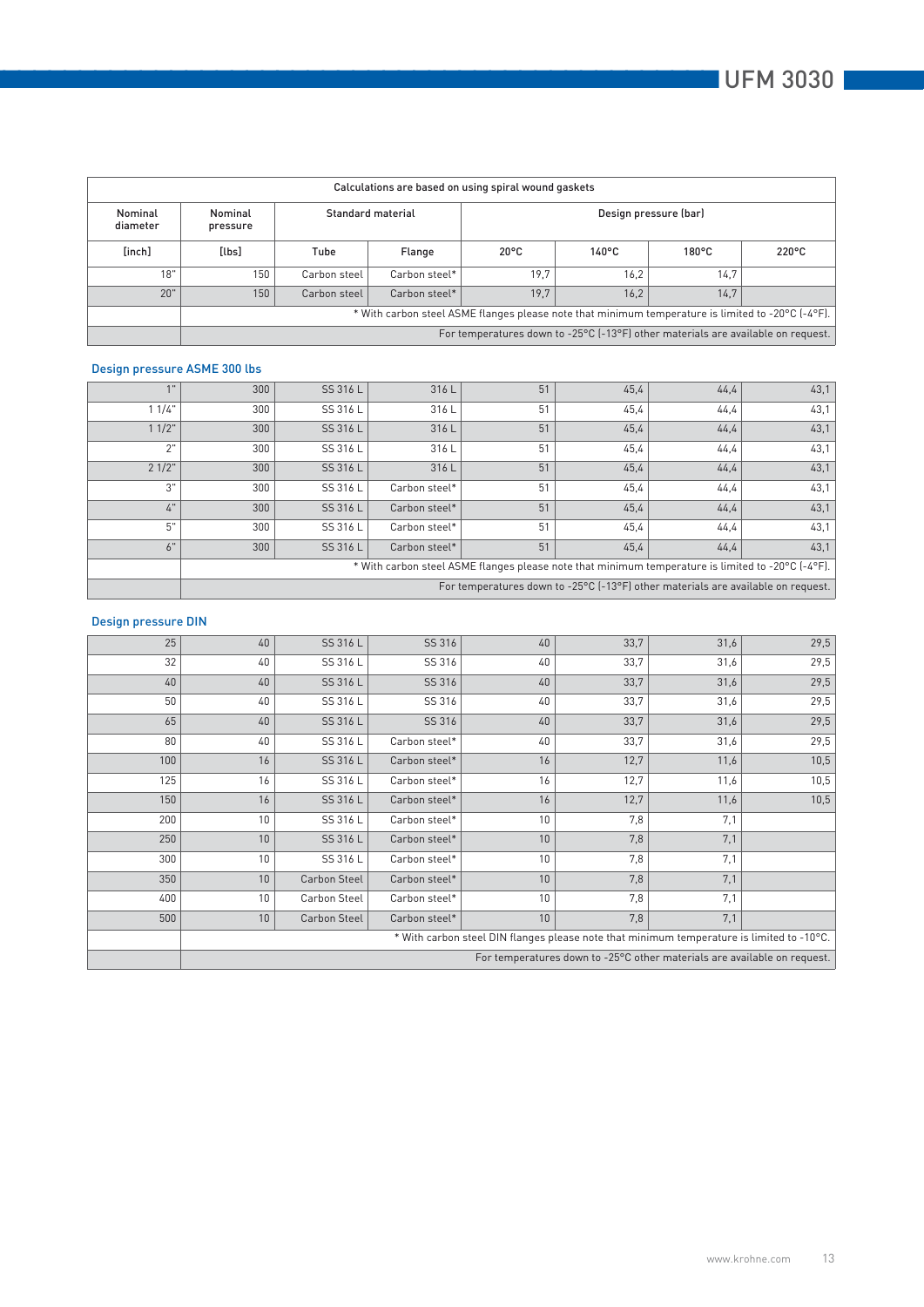



| Nominal size |  | Approx. weight [lbs]* |       |  |
|--------------|--|-----------------------|-------|--|
| DN           |  | п                     | T 030 |  |
| [inch]       |  |                       |       |  |

### ASME 150 lbs

| 1"    | 9,84  | 8,12                                                    | 5,75  | 13,03 | 14,3                                                           |  |
|-------|-------|---------------------------------------------------------|-------|-------|----------------------------------------------------------------|--|
| 11/4" | 10,24 | 8,12                                                    | 5,98  | 13,26 | 16,5                                                           |  |
| 11/2" | 10,63 | 8,12                                                    | 6,18  | 13,46 | 18,7                                                           |  |
| 2"    | 11,81 | 8,12                                                    | 7,2   | 14,48 | 27,6                                                           |  |
| 21/2" | 11,81 | 8,12                                                    | 7,71  | 14,99 | 36,4                                                           |  |
| 3"    | 13,78 | 8,12                                                    | 9,21  | 16,49 | 38,6                                                           |  |
| 4"    | 13,78 | 8,12                                                    | 10,47 | 17,75 | 51,8                                                           |  |
| 5"    | 13,78 | 8,12                                                    | 11,42 | 18,7  | 60,6                                                           |  |
| 6"    | 15,75 | 8,12                                                    | 12,48 | 19,76 | 78,3                                                           |  |
| 8"    | 15,75 | 8,12                                                    | 15,55 | 22,83 | 146,6                                                          |  |
| 10"   | 19,69 | 8,12                                                    | 17,76 | 25,04 | 164,2                                                          |  |
| 12"   | 19,69 | 8,12                                                    | 20,24 | 27,52 | 230,4                                                          |  |
| 14"   | 27,56 | 8,12                                                    | 21,81 | 29,09 | 263,5                                                          |  |
| 16"   | 31,5  | 8,12                                                    | 24,09 | 31,37 | 349,4                                                          |  |
| 18"   | 31,5  | 8,12                                                    | 25,83 | 33,11 | 386,9                                                          |  |
| 20"   | 31,5  | 8,12                                                    | 28,07 | 35,35 | 464,1                                                          |  |
|       |       |                                                         |       |       | Inner diameters based on schedule standard.                    |  |
|       |       | *Approx. weight of flow sensor in separate (F) version. |       |       |                                                                |  |
|       |       | For compact (K) version: add 1,8 kg (4,0 lbs).          |       |       |                                                                |  |
|       |       |                                                         |       |       | Weight of converter in separate (F) version: 3,5 kg (7,7 lbs). |  |

### ASME 300 lbs

| $A$ $B$ | 9,84  | 8,12 | $\circ$ , | 13,38 | 16,5 |
|---------|-------|------|-----------|-------|------|
| 11/4"   | 10,24 | 8,12 | 6,3       | 13,58 | 18,7 |
| 1/2"    | 10,63 | 8,12 | 6,69      | 13,97 | 23,1 |
| $\sim$  | 11,81 | 8,12 | 7,44      | 14,72 | 32   |
| 21/2"   | 13,78 | 8,12 | 7,95      | 15,23 | 40,8 |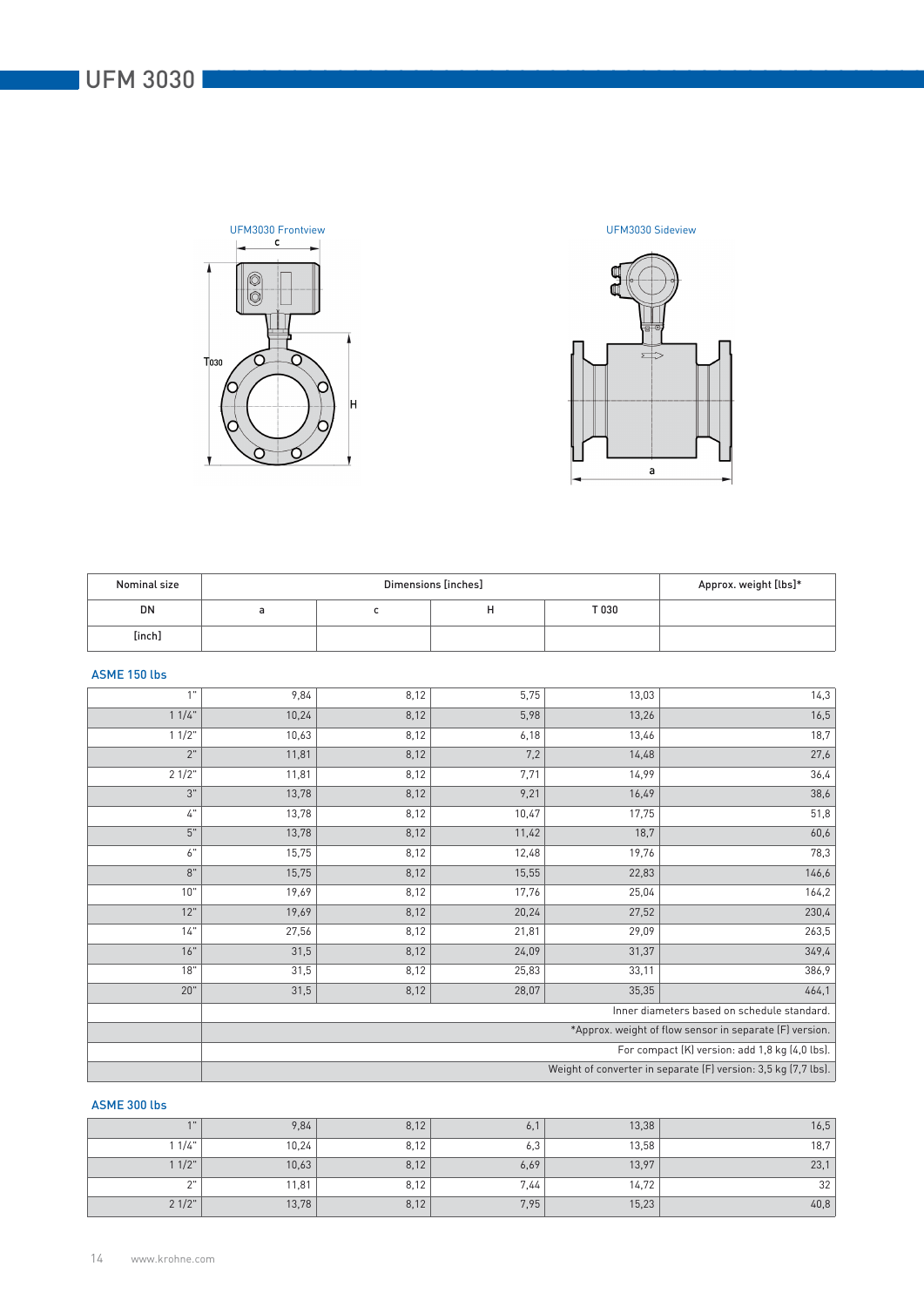| Nominal size | Dimensions [inches] |      |       |       | Approx. weight [lbs]*                                          |
|--------------|---------------------|------|-------|-------|----------------------------------------------------------------|
| DN           | a                   | с    | H     | T030  |                                                                |
| [inch]       |                     |      |       |       |                                                                |
| 3"           | 13,78               | 8,12 | 9,61  | 16,89 | 47,4                                                           |
| 4"           | 15,75               | 8,12 | 10,98 | 18,26 | 71,7                                                           |
| 5"           | 15,75               | 8,12 | 11,93 | 19,21 | 91,5                                                           |
| 6"           | 17,72               | 8,12 | 13,23 | 20,51 | 117,9                                                          |
|              |                     |      |       |       | Inner diameters based on schedule standard.                    |
|              |                     |      |       |       | *Approx. weight of flow sensor in separate (F) version.        |
|              |                     |      |       |       | For compact (K) version: add 1,8 kg (4,0 lbs).                 |
|              |                     |      |       |       | Weight of converter in separate (F) version: 3,5 kg (7,7 lbs). |

| Calculations are based on using spiral wound gaskets |                     |      |                   |                |                       |                 |       |  |  |
|------------------------------------------------------|---------------------|------|-------------------|----------------|-----------------------|-----------------|-------|--|--|
| Nominal<br>diameter                                  | Nominal<br>pressure |      | Standard material |                | Design pressure (psi) |                 |       |  |  |
| [inch]                                               | $[l$ bs]            | Tube | Flange            | $70^{\circ}$ F | $285^{\circ}$ F       | $355^{\circ}$ F | 430°F |  |  |

### Design pressure ASME 150 lbs

| 1"    | 150                                                                                               | SS 316 L     | SS 316 L      | 286 | 235 | 213 | 191 |
|-------|---------------------------------------------------------------------------------------------------|--------------|---------------|-----|-----|-----|-----|
| 11/4" | 150                                                                                               | SS 316 L     | SS 316 L      | 286 | 235 | 213 | 191 |
| 11/2" | 150                                                                                               | SS 316 L     | SS 316 L      | 286 | 235 | 213 | 191 |
| 2"    | 150                                                                                               | SS 316 L     | SS 316 L      | 286 | 235 | 213 | 191 |
| 21/2" | 150                                                                                               | SS 316 L     | SS 316 L      | 286 | 235 | 213 | 191 |
| 3"    | 150                                                                                               | SS 316 L     | Carbon steel* | 286 | 235 | 213 | 191 |
| $4"$  | 150                                                                                               | SS 316 L     | Carbon steel* | 286 | 235 | 213 | 191 |
| 5"    | 150                                                                                               | SS 316 L     | Carbon steel* | 286 | 235 | 213 | 191 |
| 6"    | 150                                                                                               | SS 316 L     | Carbon steel* | 286 | 235 | 213 | 191 |
| 8"    | 150                                                                                               | SS 316 L     | Carbon steel* | 286 | 235 | 213 |     |
| 10"   | 150                                                                                               | SS 316 L     | Carbon steel* | 286 | 235 | 213 |     |
| 12"   | 150                                                                                               | SS 316 L     | Carbon steel* | 286 | 235 | 213 |     |
| 14"   | 150                                                                                               | Carbon steel | Carbon steel* | 286 | 235 | 213 |     |
| 16"   | 150                                                                                               | Carbon steel | Carbon steel* | 286 | 235 | 213 |     |
| 18"   | 150                                                                                               | Carbon steel | Carbon steel* | 286 | 235 | 213 |     |
| 20"   | 150                                                                                               | Carbon steel | Carbon steel* | 286 | 235 | 213 |     |
|       | * With carbon steel ASME flanges please note that minimum temperature is limited to -20°C (-4°F). |              |               |     |     |     |     |
|       | For temperatures down to -25°C (-13°F) other materials are available on request.                  |              |               |     |     |     |     |

### Design pressure ASME 300 lbs

| 1"    | 300 <sub>1</sub>                                                                                  | SS 316 L | 316L          | 740 | 658 | 644 | 625 |
|-------|---------------------------------------------------------------------------------------------------|----------|---------------|-----|-----|-----|-----|
| 11/4" | 300                                                                                               | SS 316 L | 316L          | 740 | 658 | 644 | 625 |
| 11/2" | 300                                                                                               | SS 316 L | 316L          | 740 | 658 | 644 | 625 |
| 2"    | 300                                                                                               | SS 316 L | 316L          | 740 | 658 | 644 | 625 |
| 21/2" | 300                                                                                               | SS 316 L | 316L          | 740 | 658 | 644 | 625 |
| 3"    | 300                                                                                               | SS 316 L | Carbon steel* | 740 | 658 | 644 | 625 |
| 4"    | 300                                                                                               | SS 316 L | Carbon steel* | 740 | 658 | 644 | 625 |
| 5"    | 300                                                                                               | SS 316 L | Carbon steel* | 740 | 658 | 644 | 625 |
| 6"    | 300                                                                                               | SS 316 L | Carbon steel* | 740 | 658 | 644 | 625 |
|       | * With carbon steel ASME flanges please note that minimum temperature is limited to -20°C (-4°F). |          |               |     |     |     |     |
|       | For temperatures down to -25°C [-13°F] other materials are available on request.                  |          |               |     |     |     |     |